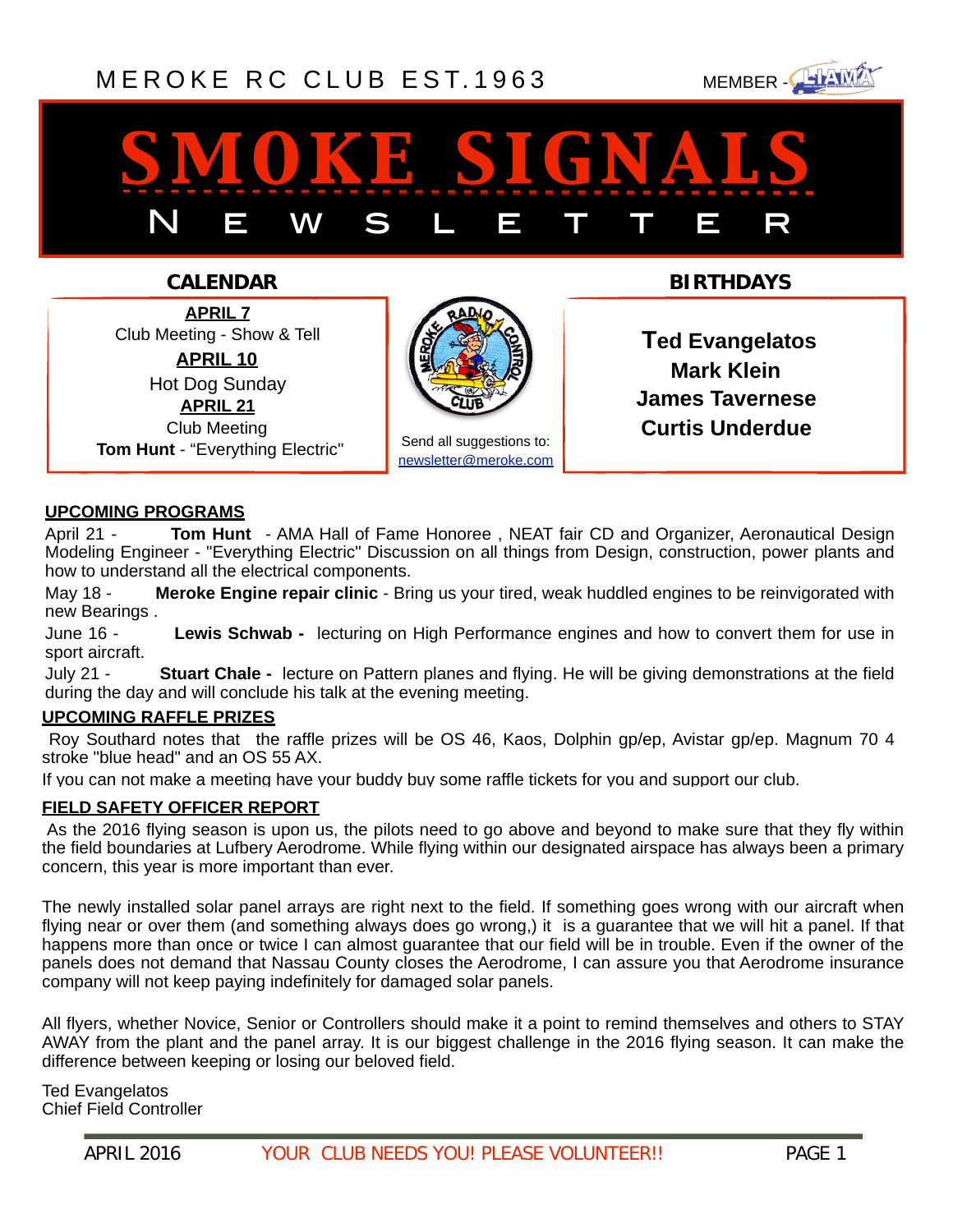## **SMOKE SIGNALS**



### **MEETING MINUTES - March 3, 2016**

The meeting was opened at 8:02 pm with the Pledge of Allegiance. Roll Call: 32 members signed in. February 18, 2016 minutes were read, accepted and seconded.



#### Report Of Officers

**President:** 1)The March 17th meeting will be the auction

2) The current FAA regulations are up for renewal by the Senate and Congress and the AMA would like all members to write their Congressman & Senators to encourage then to vote yes. If they don't pass it means that the regulations will have to be rewritten and that could spell trouble for the AMA and us. 3) The FAA regulations for our planes is now in effect meaning no certificate no flying.

4) Mark mentioned that other clubs newsletters may have interesting articles that might be of interest to the membership. If anyone happens to find something they feel might be important to us please forward this info to Dennis so he might include it in our newsletter.

**Treasurer**: Treasury is in excellent health.

**Vice President:** 1)The date for our picnic is locked in for September 7. 2) Joe reported that he will attend the LIAMA meeting to represent our club. 3) He mentioned that he was very disappointed with the WRAM show. There was a noticeable absence of the larger manufactures. There were a few company representatives but no tech people. 4) The search for a CPR class is ongoing with the possibility that we might have to go to Valley Stream for the class and that it might be half on-line and half classroom. He will keep us abreast of his progress.

**Recording Secretary:** No Report **Corresponding Secretary:** No Report

**Video Librarian**: Nothing new to report. Mark added that there are many good scale reference material available from the library that would be useful for anyone who is building a scale airplane. Much of this material is unavailable on the outside. **Building Program:** here will be a class this Saturday (March 5). Nelson reported that the Building Club will most likely

extend into April due to the missed day due to the snow storm and the WRAM show.

M**eeting Programs:** 1) April 21st meeting will be Tom Hunt on electrics and foamies. 2) May 19th meeting will be on engine bearing replacement. 3) June 16th meeting will be Lou Schwab lecturing on High Performance engines and how to convert them for use in sport aircraft. 4) July 21st will be Stuart Chale who will lecture on Pattern planes and flying. He will be giving demonstrations at the field during the day and will conclude his talk at the evening meeting.

**Footnote:** Mel reported on the fuel orders that will have to be picked up at the Whitman Fliers Swap Meet.

#### **Flight Instruction**: No Report **Friends of Lufbery:** No Report **Web Master:** No report. **Field Safety:** No Report

**Membership:** No first timers or any other potential new members but the membership put it to a vote to reinstate Paul Furnato who was a member but was out of the club for some time.

**Old Business**: Refer to the President's and Vice President's reports.

**New Business:** Refer to the President's report.

**Membership:** No first timers or any other potential new members.

**Club Archives:** Rich Waldmann reported that his work is coming along nicely but there is still a lot of stuff to sift through. He described the procedure and materials needed to properly store them.

**Old Business:** Refer to the President's and Vice President's reports

**New Business:** The Board of Directors voted to allot \$300.00 to fund the needed supplies so Rich can properly store the archives. A membership vote was also taken and the funds were approved.

**Coffee Break.** (Prepared by: Al Weiner)

**Raffle Winners:** 1st Prize: Nick Ferrante: Avistar Elite ARF 2nd Prize: Sal Valone: 15% Fuel 3rd Prize:Jim Elliot: Epoxy

The meeting continued through 9:30 with Show & Tell and the Raffle

i<br>I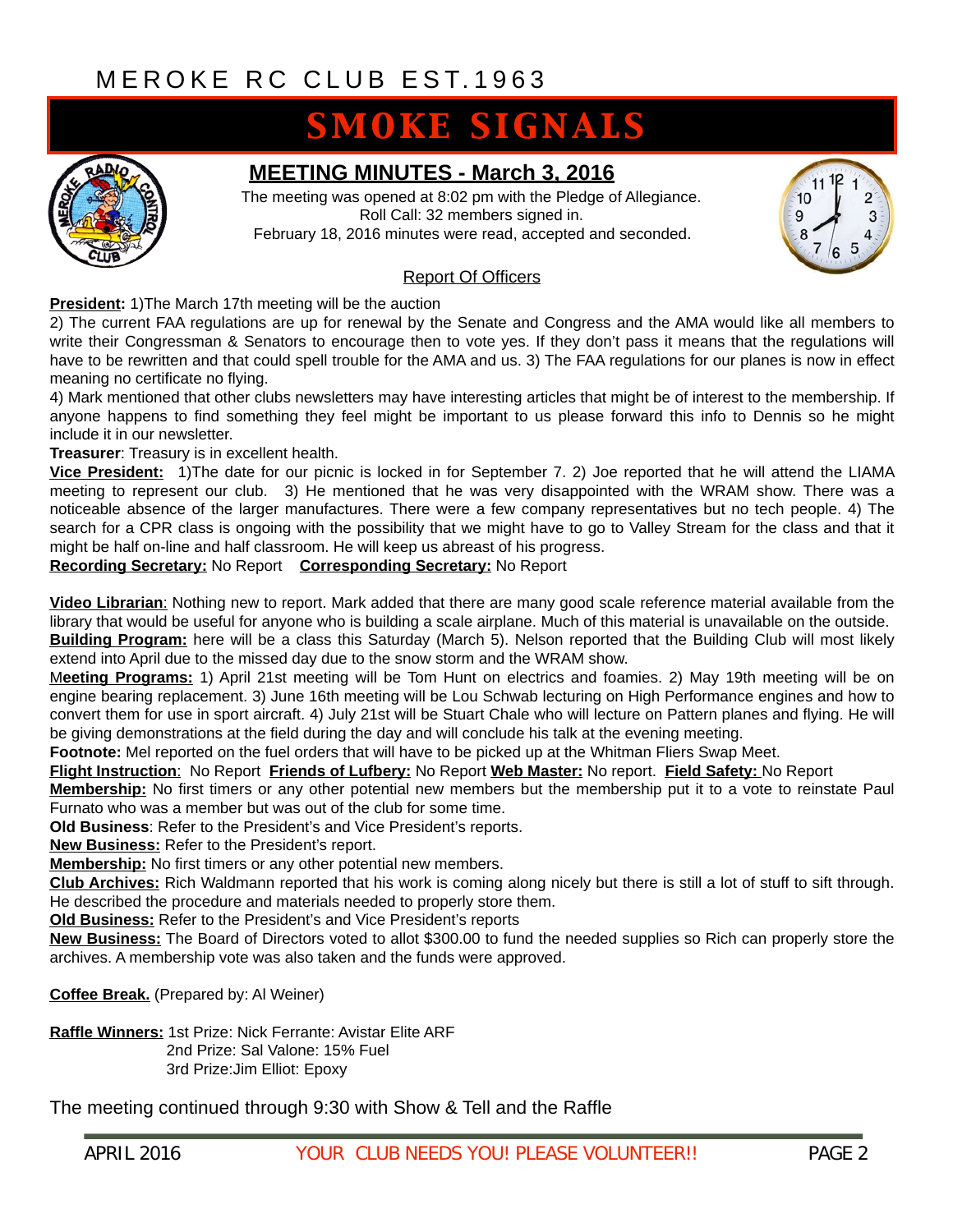## **SMOKE SIGNALS**



## **MEETING MINUTES - March 17, 2016**

The meeting was opened at 8:00 pm with the Pledge of Allegiance. Roll Call: No Sign-in

March 3, 2016 minutes reading waived to shorten meeting for tonights auction.

#### Report Of Officers

**President:** Discussed the need for new roof on impound 2.

2) Staring after the April 21st meeting we will begin Hot Dog Sundays starting at 12pm. would also like t organize a team fun-fly that day. 3) You must pick up your fuel order at the Whitman Flyers Swap Meet this Saturday. Pick it up early or it will be sold to the public. Cash Please. 4) Rich Waldman picked up the necessary supplies needed for the archives. 5) Reiterated on the need to purchase your bearings before the rebuilding program. Get them from R/C Bearings and get a 10% discount when you mention Meroke.

**Vice President:** Talked about the LIAMA meeting. It was productive. Six clubs participated. Looking forward to future meetings.

**Treasurer**: Treasury is in excellent health.

**Recording Secretary:** No Report **Corresponding Secretary:** Will be sending a get well card to Dennis's Father-in-law. **Video Librarian**: No Report **Web Master:** No Report **Flight Instruction**: No Report **Friends of Lufbery:** No Report **Building Program:** Next two meetings are shot. Building program will most likely extend into the middle of April. **Meeting Programs:** Phil reviewed the upcoming programs that were discussed at previous meetings. Phil reviewed the upcoming programs that were discussed at previous meetings.

**Membership:** No first timers or any other potential new members. **Club Archives:** Nothing new to report.

**Old Business**: Refer to the President's and Vice President's reports.

**New Business:** Refer to the President's and Vice President's reports.**Raffle Winners:** No report

#### The meeting continued with the Annual Club Auction.

### **MESSAGE FROM THE PRESIDENT**

We are quickly approaching the flying season and the club is moving with it. A moderate sized portable solar panel to peak a 12 volt battery was purchased and will be made available for charging purposes by Meroke members only (rewards of membership). It will be housed in the shed on runway 1 and by the time you read this it should be up and running. Access to the shed is limited to board members and Phil. Set up is easy and we'll discuss it at the meeting.

I hope everyone had fun at the auction, I know I did. The club was able to sell the remaining planes donated by Joe Longo's daughter, and by Bob Maran at the auction. Remaining items were sold at the Whitman Flyers' swap meet. Kits that had no interest were sold on line including 2 from the estate of John Schulanski. Next year we will invite other clubs in the region.



Hopefully our insurance issues for the county will be cleared by the AMA by the time you read this. Russ is organizing all the paper work necessary for the Paintball event. A big thank you to Mel for the great job in organizing the fuel pick up from S&W.

Finally, we will be commencing "Hot Dog Sundays" with Chef AI at the grill with his helpers Sunday April 10 weather permitting. All Merokes can feast on dogs and beans plus whatever you choose to bring on your own every Sunday. After you've stuffed your faces, we will have a team event fun fly that all levels of fliers can participate. Another reward for belonging to our club!

So nice plans ahead for all members and hopefully new inductees.

i<br>I

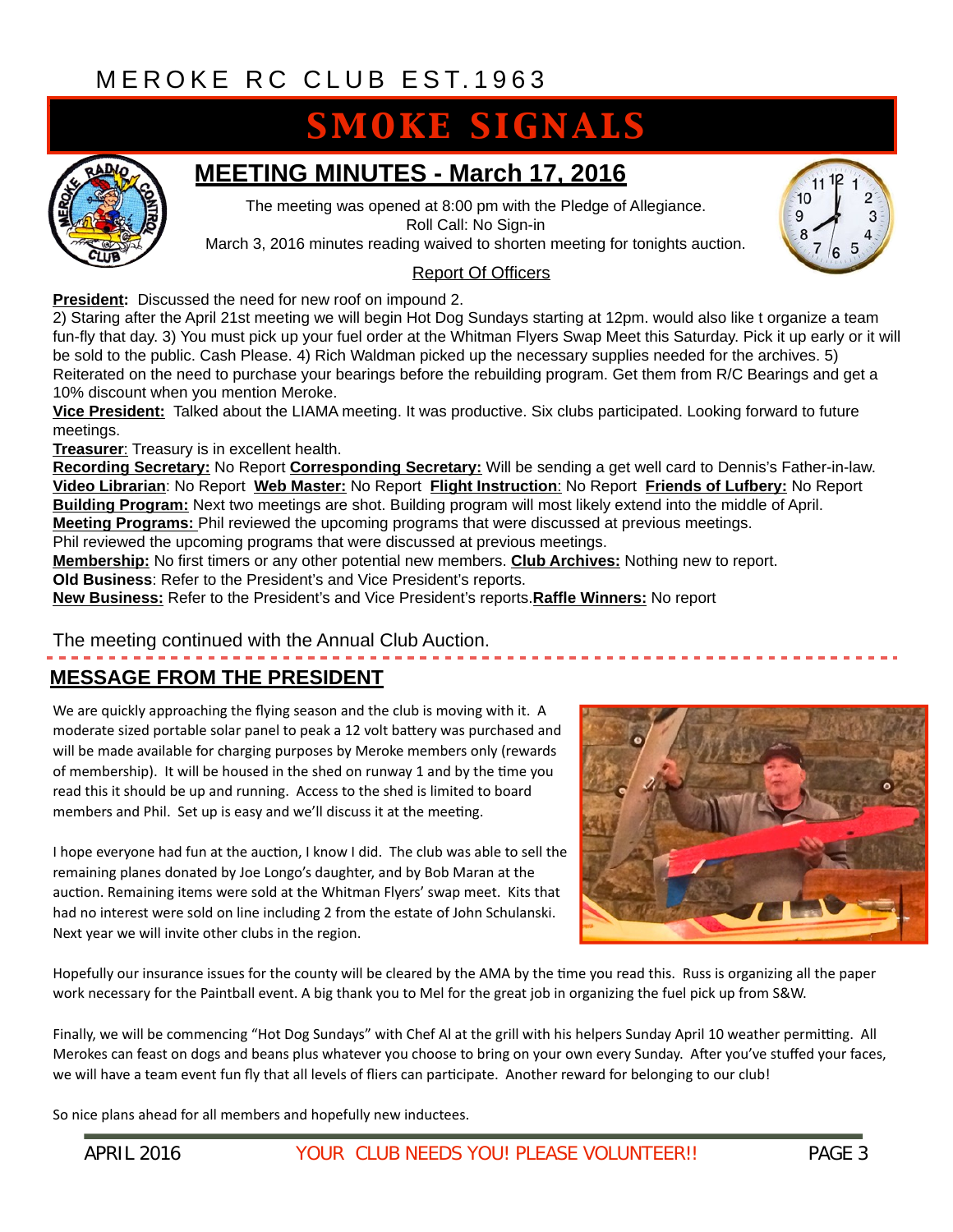## **SMOKE SIGNALS**



#### Dear Dr. Phil, Since it's the building season can we have a little discussion on glues? Thanks, Ian Stuck

We sure can. I copied over some information from this great website [www.airfieldmodels.com:](http://www.airfieldmodels.com/)

Most glues are of one of two types:

#### **Evaporation Types**

Glue is solvent or water-based and dries by evaporation of the solvent.

#### **Chemical cure types**

These glues cure by chemical process. They are further broken down to one or two-part glues. Two-part glues must be mixed in some ratio before the glue can be used. Two-part chemicalcure glues do not shrink significantly. One-part types may or may not shrink.

Excess glue can be wiped up with solvent while wet or scraped off with a razor blade after it is cured. Larger quantities can be mixed in a disposable container such as yogurt cups, tuna cans, etc. Some glues will melt plastic, but I have not had any problem mixing epoxies in plastic containers.

One-part glues that cure include Cyanoacrylates (AKA Super Glue or CA) and silicone sealant. Two-part glues include epoxies.

If you happen to say "dry" when you mean "cure" someone will undoubtedly correct you. Even though he's right, feel free to ignore him. For all practical purposes, "dry" and "cure" mean the same thing — the glue hardened about as much as it's going to and it isn't wet any more.

**Note:** Multi-Part adhesives should be mixed on a non-porous surface or container. Cardboard and other porous surfaces will prevent the glue from being mixed in the proper proportions due to the glue soaking into the surface. This may result in the glue not curing properly.

#### **Strength**

As a rule of thumb, stronger glues tend to be heavier. Therefore, select a glue that is strong enough to do the job but do not go over-board. For example, there is no good reason to use epoxy to glue wing sheeting together but a lot of reasons not to. Slow drying glues tend to be stronger than fast drying glues because they have more time to soak into the wood at least that's the reason most commonly given. It's a true statement but there is another important problems with fast-drying glues. They tend to be brittle.

#### **Materials it can bond**

Most glues are intended for certain materials. Using the wrong glue can cause a variety of problems including excess weight, difficult finishing and glue joints failing.Fuel-proof

Fuel should not be able to get inside the airframe and fuelproof ness is not much of a consideration for general construction. Fuel tank scan and do split open from improper assembly, defective molding or design or a crash. The fuel compartment should definitely be coated with something fuel proof such as epoxy or polyurethane (paint). Joints around the firewall should also be glued with a fuel-proof glue.

#### **Sanding ease**

Often you will need to sand a glue joint between two pieces of wood. If the glue is significantly harder than the surrounding

materials, the glue will not sand away at the same rate as the materials it is bonding. Usually this results in an unsightly ridge that will be seen under the final finish.

#### **Pot-Life**

How long the glue stays useable after it has been dispensed or mixed in an open container.

#### **Working time**

This is not the same as pot-life. Glues that cure tend to heat up. In the pot, they will cure faster than in a thin film. Therefore, many of these glues can still be worked after being applied to a

#### part  $even though the glue in the pot is too thick to use.$

**Tip:** The time given for epoxies is the working time, not the curing time. For example, 15 minute epoxy has a 15 minute working time. Cure time is usually 30-60 minutes depending on the brand and climate.

#### **Cure time**

How long a glue takes to fully harden. Note that the time given is for practical purposes. Most glues that cure tend to continue the chemical curing process for months.

#### **Shelf-life**

All glues have a shelf life. This is how long it can sit on the shelf before it goes bad. My advice is to not buy any more glue than you can reasonably use within a year or so after you purchase it even though some glues have shelf lives of years.

Shelf life is strongly affected by the climate (heat,

#### humidity, UV light, etc.).

#### **Set (also Tack or Grab)**

When the glue "grabs" but not when it is fully dried or cured. For solvent and water based glues this is when the glue reaches a state where the parts are firmly held in place, but could be taken apart **—** possibly without damaging anything. For adhesives that cure, it is the stage where the glue has cured to the point where the parts are firmly bonded in place, but has not fully hardened.

#### **Surface Protection**

Sometimes an adhesive is used to protect a surface. This property can take precedence over bonding characteristics. For example, if you want a smooth, long lasting surface to mount a servo using foam tape, then epoxy is a good choice.

The strength of epoxy is irrelevant in this case. What is important is that exposed, cured epoxy withstands exposure to the environment better than many other adhesives while creating a non-porous surface that foam tape adheres to well.

Carpenter's glue is a bad choice because it shrinks as it dries so the surface won't be as flat and smooth as desired and it also breaks down if too exposed.

Hope this helps a little. Now unstuck your fingers and get back to building. See you at the field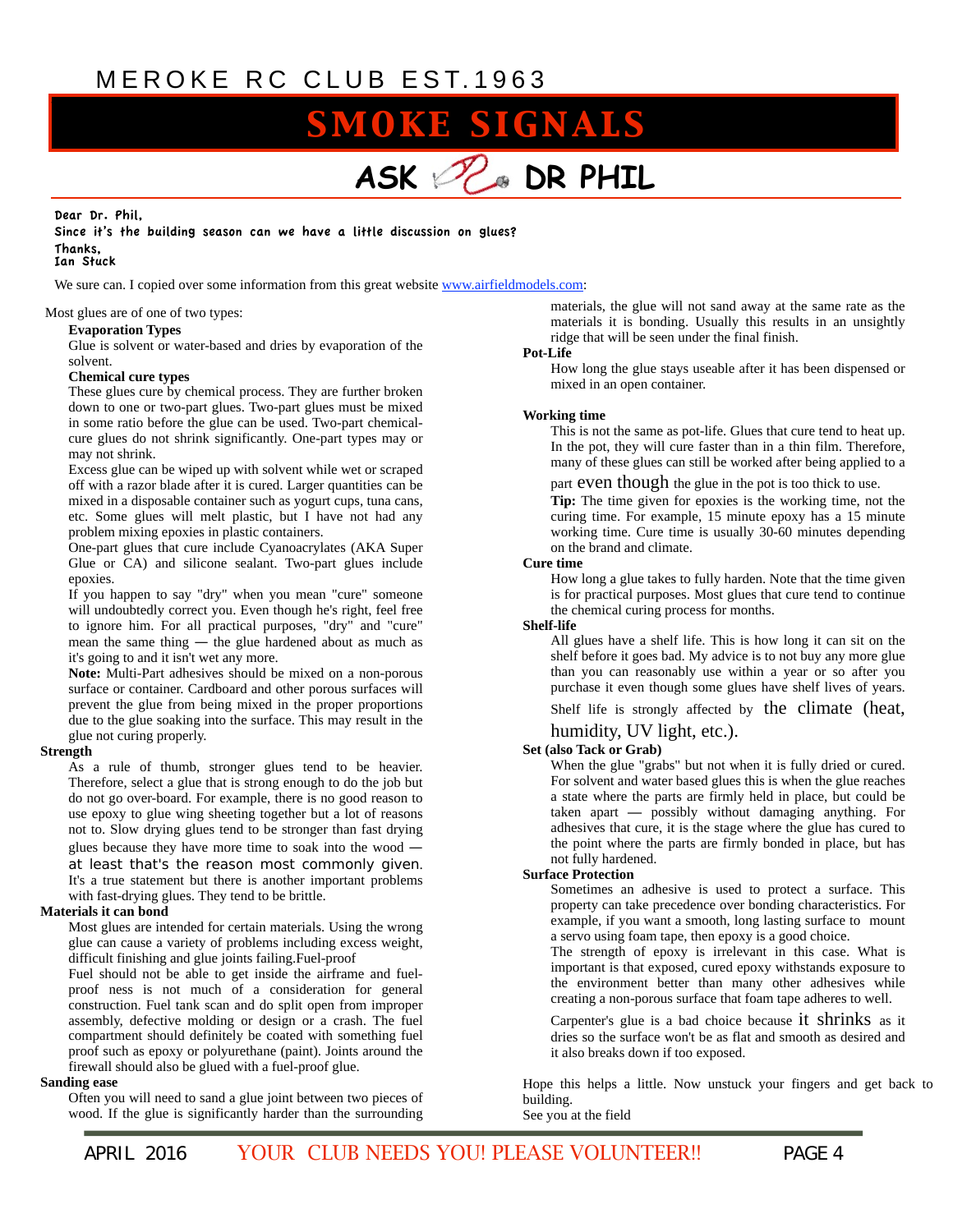## SMOKE SIGNALS

## **SHOW & TELL**

Tony Pollio showed us his Motion R/C F-16 Thunderbird electric jet which comes with everything but the battery and receiver. He demonstrated the on board lighting system.







Jerry brought in the fuselage of an E-Flite CZ  $T-28$  to demonstrate the sound board he installed. The sounds were of actual aircraft and the simul as ated sound of the radial engine in the T-28 increased in sound and rpmthe throttle was increased. Very Nice unit.

Gene showed his newly completed Avistar Elite ARF. He talked about the ease of building it and the quality of the kit.



Allen showed his his MH65-D electric Heli. He talked about its operation and about how he modified the kit.



Mel showed us his rebuilt Stik which had crashed and spent 4 months in the woods until found. He added a pilot and windshield.



Nelson brought in a handmade balancing rig and also some assorted devices for measuring control surface deflection. He demonstrated how the balancing rig can be used for any size and type of plane.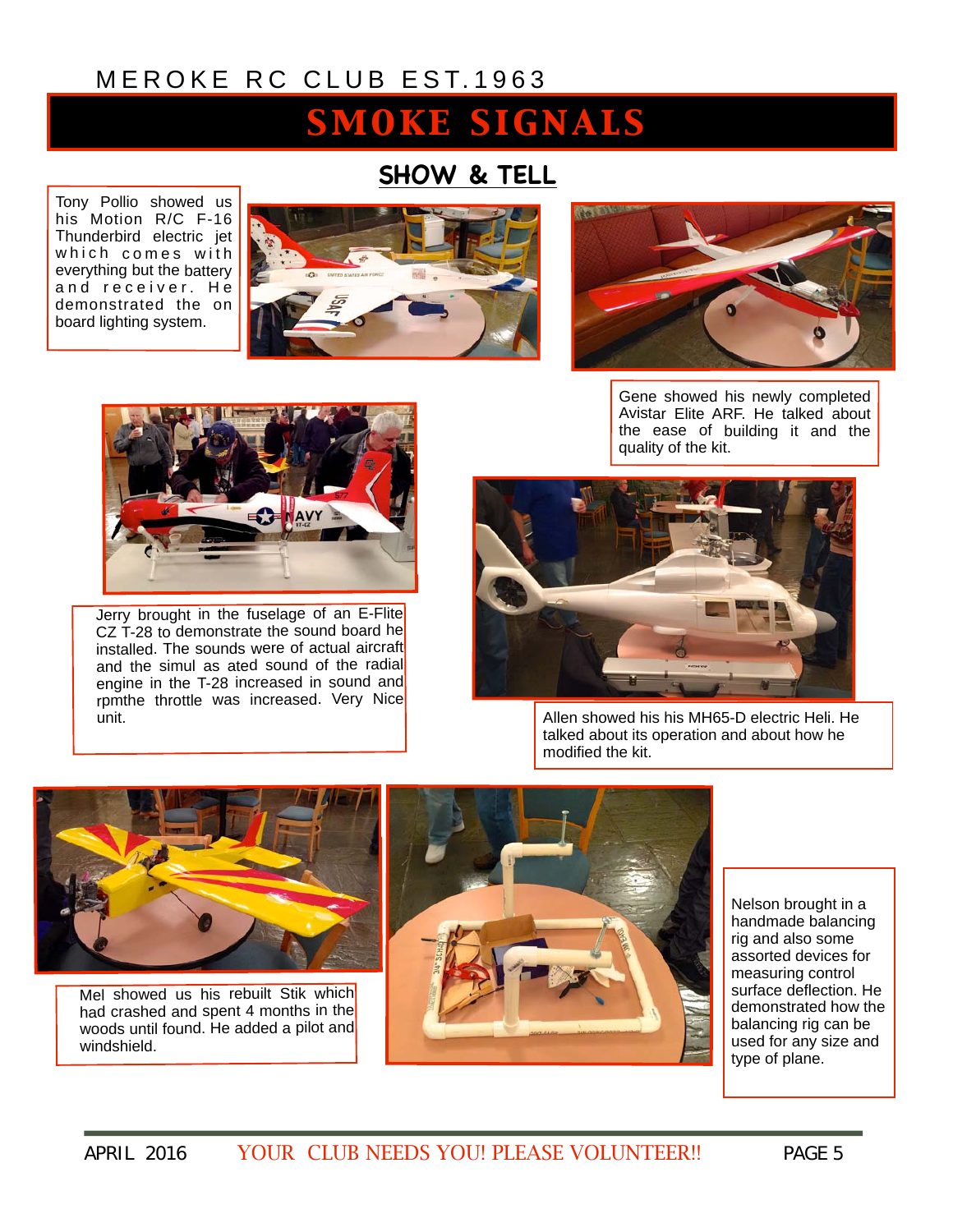## **SMOKE SIGNALS**

### **Update Meroke R/C Club Building Program**

We're now nearing the end of the Meroke building program we only have 'till the middle of April. With the flying season on the horizon we stop building and start flying. Any member needing help please attend the building session NOW. This year we had many members attend. One Saturday morning it was so crowded we had to use two rooms. Charlie Lando stated we had 19 members attend.

I would like to thank all who attended and the help we received from the experienced flyers. Many thanks to Jim Gilmartin on repairing and taking on the paint ball models (solo).

This building season flew by very fast. (Super Busy Saturday Mornings) We started in October ending mid April.

#### **Here's what we accomplished at the Meroke building program**.

----------------

- Assembled numerous trainers (one for the Meroke's)
- Strip and recover a 90size pattern
- Assemble a Fun-One kit (covering in progress)
- Repairs on several models, loose stab, firewall, defective servo, receiver, covering, engine down and right thrust adjustments.
- Lectures electronic-batteries-servos-aerodynamic theory-flying-landing
- Continuing Meroke paint ball models Jim Gilmartin reported two ready for tweaking, a third model later in April.
- Covering control line pro-file
- Balancing-adjusting control surface, how to use throw meter-incident meter-servo tester-programming sophisticated battery chargers. Programming computer transmitter.

In closing, any ideas for next fall/winter building session will be welcome. I'm thinking of mixing in lectures with Q & A sessions. Thanks again for all those who attended and helped.

Nelson Ramos

### *ASK A MEROKE*

*Dear Ask- My engine is hard to adjust. The idle dies out, sometimes I get good transition, sometimes not. The engine is very erratic and I've changed the plug a few times to no avail. I give up! Should I just sell the engine at the next auction? NOT FYING MUCH*

Dear Not- The symptoms may be related to worn or rusted bearings. With the engine firmly mounted, hold the ends of the prop and try to wiggle it front to back. If there is discernible movement chances are that the bearing(s) are shot. Usually it is the back bearing that goes first but it pays to change both front and back at the same time.

You're in luck if you are a Meroke or you'd just like to visit our club meeting on May 19. We will assist modelers install your new bearings in engines. As an added bonus go to [RCBearings.com](http://rcbearings.com/) to order and mention Meroke in the code box to receive a 10% discount.



. . . . . . . . . . . . . . . . . . .